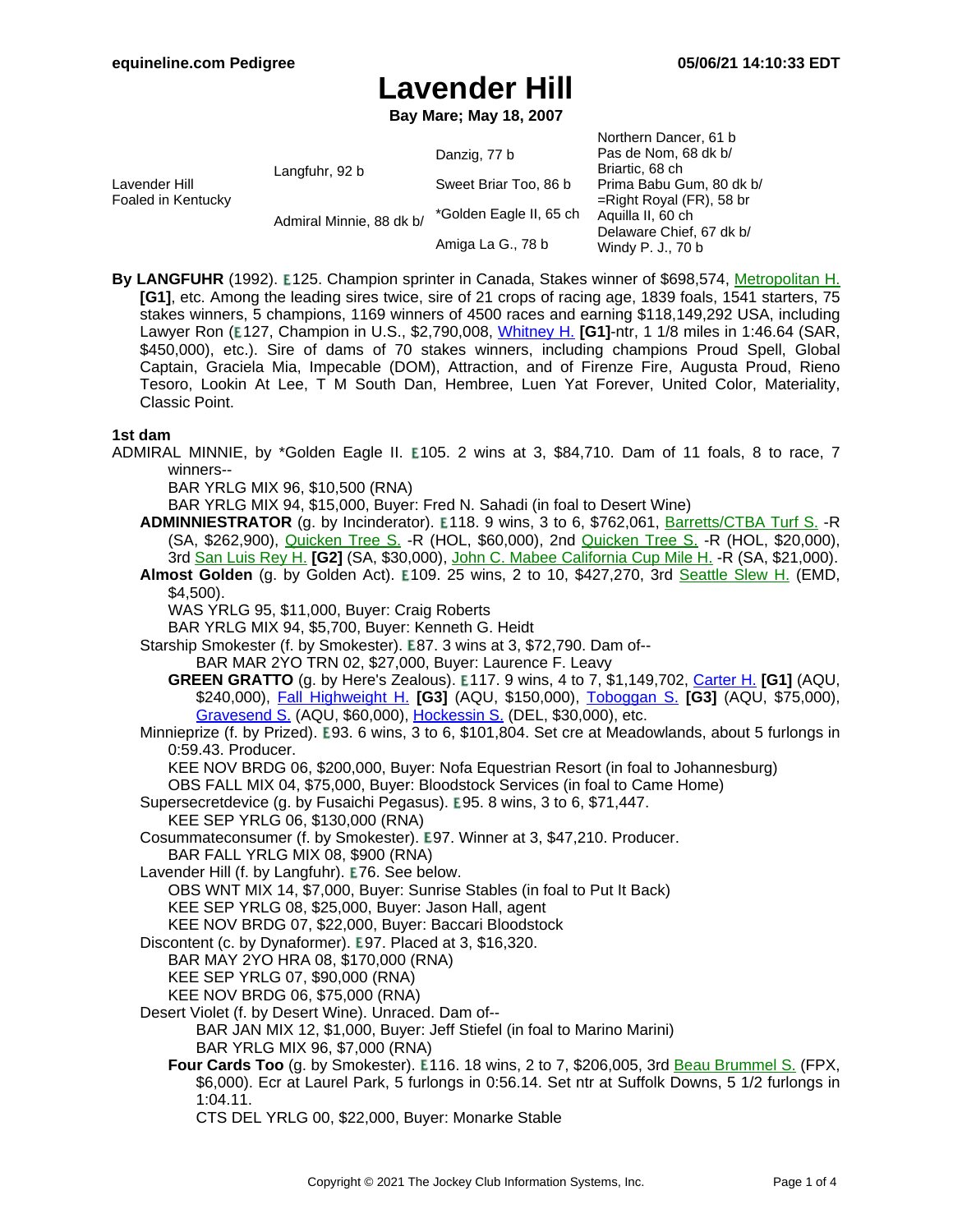**Bay Mare; May 18, 2007**

**2nd dam**

- **AMIGA LA G.**, by Delaware Chief. 4 wins, 3 to 5, \$80,175, Y[osemite](https://www.equineline.com/dotVideoChart.cfm?track=FNO&country=USA&race_date=1983-05-16&refno=726210®istry=T&race_name=Yosemite+S.&race_number=10&day_evening=D&product_reference_number=40PA) S. Half-sister to **BOLD WINDY** ( 113. \$309,475, A Gleam H. **[G2]**, etc.). Dam of 6 winners--
	- BAR YRLG MIX 94, \$35,000, Buyer: Fred M. Allor (in foal to Slewpy)
	- **KINGDOM FOUND** (g. by The Bart). **E121. 11 wins, 2 to 7, \$810,863**, San [Pasqual](https://www.equineline.com/dotVideoChart.cfm?track=SA+&country=USA&race_date=1997-01-12&refno=1283487®istry=T&race_name=San+Pasqual+H.&race_number=6&day_evening=D&product_reference_number=40PA) H. **[G2]**, San [Carlos](https://www.equineline.com/dotVideoChart.cfm?track=SA+&country=USA&race_date=1996-03-02&refno=1283487®istry=T&race_name=San+Carlos+H.&race_number=9&day_evening=D&product_reference_number=40PA) H. **[G2]**, San [Diego](https://www.equineline.com/dotVideoChart.cfm?track=DMR&country=USA&race_date=1994-07-30&refno=1283487®istry=T&race_name=San+Diego+H.&race_number=8&day_evening=D&product_reference_number=40PA) H. **[G3]**, Ack [Ack](https://www.equineline.com/dotVideoChart.cfm?track=SA+&country=USA&race_date=1995-12-31&refno=1283487®istry=T&race_name=Ack+Ack+H.&race_number=7&day_evening=D&product_reference_number=40PA) H. [L] (SA, \$43,075), On [Trust](https://www.equineline.com/dotVideoChart.cfm?track=HOL&country=USA&race_date=1996-11-24&refno=1283487®istry=T&race_name=On+Trust+H.&race_number=8&day_evening=D&product_reference_number=40PA) H. -R (HOL, \$65,400), 2nd [Californian](https://www.equineline.com/dotVideoChart.cfm?track=HOL&country=USA&race_date=1994-06-05&refno=1283487®istry=T&race_name=Californian+S.&race_number=8&day_evening=D&product_reference_number=40PA) S. **[G1]**, San [Bernardino](https://www.equineline.com/dotVideoChart.cfm?track=SA+&country=USA&race_date=1997-04-06&refno=1283487®istry=T&race_name=San+Bernardino+H.&race_number=7&day_evening=D&product_reference_number=40PA) H. **[G2]**, Wells Fargo Bank [California](https://www.equineline.com/dotVideoChart.cfm?track=SA+&country=USA&race_date=1994-10-29&refno=1283487®istry=T&race_name=Wells+Fargo+Bank+California+Cup+Classic+H.&race_number=8&day_evening=D&product_reference_number=40PA) Cup Classic H. -R (SA, \$50,000), etc.
	- Admiral Minnie (f. by \*Golden Eagle II). E105. See above.
	- Nemisia (f. by Rubiano). E101. 4 wins at 3 and 4, \$62,872. Dam of--
		- KEE NOV BRDG 07, \$25,000, Buyer: Diamond G Ranch (in foal to Devil His Due) BAR MAR 2YO TRN 98, \$39,000 (RNA)
		- KEE SEP YRLG 97, \$35,000, Buyer: KingsWay Farm, agent
		- **ROYAL NEMESIS** (g. by General Royal). **E109. 18 wins, 3 to 11, \$285,392**, **Babst/[Palacios](https://www.equineline.com/dotVideoChart.cfm?track=BEU&country=USA&race_date=2010-05-01&raceid=mp4:2010/1308/201005011700BXM8_1308.f4v&refno=7121093®istry=T&race_name=Babst/Palacios+Memorial+H.&race_number=8&day_evening=D&product_reference_number=40PA)** [Memorial](https://www.equineline.com/dotVideoChart.cfm?track=BEU&country=USA&race_date=2010-05-01&raceid=mp4:2010/1308/201005011700BXM8_1308.f4v&refno=7121093®istry=T&race_name=Babst/Palacios+Memorial+H.&race_number=8&day_evening=D&product_reference_number=40PA) H. -R (BEU, \$30,000), 2nd [Babst/Palacios](https://www.equineline.com/dotVideoChart.cfm?track=BEU&country=USA&race_date=2009-05-02&raceid=mp4:2009/1308/200905021733BXM10_1308.f4v&refno=7121093®istry=T&race_name=Babst/Palacios+Memorial+H.&race_number=10&day_evening=D&product_reference_number=40PA) Memorial H. -R (BEU, \$9,000), B[est](https://www.equineline.com/dotVideoChart.cfm?track=TDN&country=USA&race_date=2012-10-12&raceid=mp4:2012/1308/201210121555TDM5_1308.f4v&refno=7121093®istry=T&race_name=Best+of+Ohio+Sprint+S.&race_number=5&day_evening=D&product_reference_number=40PA) of Ohio [Sprint](https://www.equineline.com/dotVideoChart.cfm?track=TDN&country=USA&race_date=2012-10-12&raceid=mp4:2012/1308/201210121555TDM5_1308.f4v&refno=7121093®istry=T&race_name=Best+of+Ohio+Sprint+S.&race_number=5&day_evening=D&product_reference_number=40PA) S. -R (TDN, \$10,000), 3rd Best of Ohio [Sprint](https://www.equineline.com/dotVideoChart.cfm?track=BEU&country=USA&race_date=2007-10-06&refno=7121093®istry=T&race_name=Best+of+Ohio+Sprint+S.&race_number=10&day_evening=D&product_reference_number=40PA) S. -R (BEU, \$7,500), Best of [Ohio](https://www.equineline.com/dotVideoChart.cfm?track=TDN&country=USA&race_date=2008-10-04&raceid=mp4:2008/1308/200810041505TDM5_1308.f4v&refno=7121093®istry=T&race_name=Best+of+Ohio+Sprint+S.&race_number=5&day_evening=D&product_reference_number=40PA) [Sprint](https://www.equineline.com/dotVideoChart.cfm?track=TDN&country=USA&race_date=2008-10-04&raceid=mp4:2008/1308/200810041505TDM5_1308.f4v&refno=7121093®istry=T&race_name=Best+of+Ohio+Sprint+S.&race_number=5&day_evening=D&product_reference_number=40PA) S. -R (TDN, \$7,500) twice, etc.
		- LESLEY BE JUDGED (f. by Devil His Due). E94. 8 wins, 2 to 6, \$266,836, Useeit S. [-R \(](https://www.equineline.com/dotVideoChart.cfm?track=RP+&country=USA&race_date=2011-12-10&raceid=mp4:2011/1308/201112102228RED7_1308.f4v&refno=8345355®istry=T&race_name=Useeit+S.&race_number=7&day_evening=D&product_reference_number=40PA)RP, \$30,000), 2nd [Cherokee](https://www.equineline.com/dotVideoChart.cfm?track=WRD&country=USA&race_date=2011-04-09&raceid=mp4:2011/1308/201104091645WRD8_1308.f4v&refno=8345355®istry=T&race_name=Cherokee+Casino+Will+Rogers+Downs+Classic+S.&race_number=8&day_evening=D&product_reference_number=40PA) Casino Will Rogers Downs Classic S. - R (WRD, \$13,650), 3rd [Oklahoma](https://www.equineline.com/dotVideoChart.cfm?track=RP+&country=USA&race_date=2013-10-18&raceid=mp4:2013/1308/201310182054RED3_1308.f4v&refno=8345355®istry=T&race_name=Oklahoma+Classics+Distaff+Sprint+S.&race_number=3&day_evening=D&product_reference_number=40PA) Classics Distaff S. -R (RP, \$15,665), Oklahoma Classics Distaff Sprint S. -R (RP, \$13,294), [Cherokee](https://www.equineline.com/dotVideoChart.cfm?track=WRD&country=USA&race_date=2012-04-23&raceid=mp4:2012/1308/201204231712WRD9_1308.f4v&refno=8345355®istry=T&race_name=Cherokee+Casino+Will+Rogers+Downs+Classic+Distaff+Sprint+S.&race_number=9&day_evening=D&product_reference_number=40PA) Casino Will Rogers Downs Classic Distaff Sprint S. -R (WRD, \$6,482), etc.
		- Insert Name Here (f. by Honour and Glory). E68. 3 wins at 4 and 5, \$31,034. Dam of--
			- **Kid Russell** (g. by Gone Astray). E84. Winner at 2, placed at 3, 2020, \$43,511, 2nd Fitz Dixon, Jr. [Memorial](https://www.equineline.com/dotVideoChart.cfm?track=PID&country=USA&race_date=2019-10-09&raceid=mp4:2019/1308/201910091908QIN5_1308.mp4&refno=10314398®istry=T&race_name=Fitz+Dixon,+Jr.+Memorial+Juvenile+S.&race_number=5&day_evening=D&product_reference_number=40PA) Juvenile S. (PID, \$20,000).
	- Couch King George (c. by Tabasco Cat). E97. 4 wins at 3 and 4, \$41,034. Sire.
		- BAR MAR 2YO TRN 99, \$195,000 (RNA)
	- KEE SEP YRLG 98, \$190,000, Buyer: Becky Thomas, agent
	- Steven's Lead (c. by The Bart). Winner at 3, \$10,175.
	- Alex Ray (g. by Pirate's Bounty). E84. Winner at 5, \$9.998.
	- Tommy Sands (c. by Forceten). Placed at 3.
	- CTS WNT MIX 88, \$7,000, Buyer: Thomas Kelley
	- Sister Baby (f. by Lord Avie). Unraced. Dam of--
		- KEE NOV BRDG 08, \$1,500, Buyer: Richard Reed (in foal to Artie Schiller) KEE JAN ALL AGES 02, \$17,000 (RNA)
		- **HAMMERS TERROR** (c. by Artie Schiller). **E109. 10 wins, 2 to 8, \$522,372(USA)**, Mystic [Lake](https://www.equineline.com/dotVideoChart.cfm?track=CBY&country=USA&race_date=2012-07-28&raceid=mp4:2012/1308/201207281729CBD7_1308.f4v&refno=8740393®istry=T&race_name=Mystic+Lake+Derby&race_number=7&day_evening=D&product_reference_number=40PA) [Derby](https://www.equineline.com/dotVideoChart.cfm?track=CBY&country=USA&race_date=2012-07-28&raceid=mp4:2012/1308/201207281729CBD7_1308.f4v&refno=8740393®istry=T&race_name=Mystic+Lake+Derby&race_number=7&day_evening=D&product_reference_number=40PA) [L] (CBY, \$96,750), [Charlie](https://www.equineline.com/dotVideoChart.cfm?track=WO+&country=CAN&race_date=2012-06-23&raceid=mp4:2012/1308/201206231654WOT8_1308.f4v&refno=8740393®istry=T&race_name=Charlie+Barley+S.&race_number=8&day_evening=D&product_reference_number=40PA) Barley S. [L] (WO, \$60,000(CAN)), [Brooks](https://www.equineline.com/dotVideoChart.cfm?track=CBY&country=USA&race_date=2013-06-16&raceid=mp4:2013/1308/201306161813CBD8_1308.f4v&refno=8740393®istry=T&race_name=Brooks+Fields+S.&race_number=8&day_evening=D&product_reference_number=40PA) Fields S. (CBY, \$30,000), 2nd [Raymond](https://www.equineline.com/dotVideoChart.cfm?track=GP+&country=USA&race_date=2016-06-04&raceid=mp4:2016/1308/201606041514GPM6_1308.mp4&refno=8740393®istry=T&race_name=Raymond+Earl+S.&race_number=6&day_evening=D&product_reference_number=40PA) Earl S. (GP, \$15,000), Miesque's [Approval](https://www.equineline.com/dotVideoChart.cfm?track=GP+&country=USA&race_date=2016-07-02&raceid=mp4:2016/1308/201607021100GPM6_1308.mp4&refno=8740393®istry=T&race_name=Miesque) S. (GP, \$14,850), etc. Set ntr at Keeneland, about 7 furlongs in 1:24.31.
	- KEE SEP YRLG 10, \$40,000, Buyer: Terry Hamilton
	- Wife's Objection (f. by Slewpy). Unraced. Dam of--
		- KEE NOV BRDG 05, \$10,000, Buyer: Equus Farm (in foal to Harlan's Holiday)
		- KEE NOV BRDG 04, \$7,000 (RNA)
		- FTK WNT MIX JAN 98, \$15,000, Buyer: Red Barn
		- OBS OPN 2YO 97, \$27,000, Buyer: Wildcat Stable
		- FTK SUM YRLG 96, \$17,000 (RNA)
		- Hehasnosay (c. by Harlan's Holiday). E97. 2 wins at 2, \$89,200, 2nd Federico [Tesio](https://www.equineline.com/dotVideoChart.cfm?track=PIM&country=USA&race_date=2009-05-02&raceid=mp4:2009/1308/200905021809PIM10_1308.f4v&refno=7826432®istry=T&race_name=Federico+Tesio+S.&race_number=10&day_evening=D&product_reference_number=40PA) S. (PIM, \$15,000), 3rd [Private](https://www.equineline.com/dotVideoChart.cfm?track=LRL&country=USA&race_date=2009-03-21&raceid=mp4:2009/1308/200903211644LRM9_1308.f4v&refno=7826432®istry=T&race_name=Private+Terms+S.&race_number=9&day_evening=D&product_reference_number=40PA) Terms S. (LRL, \$5,500).
	- KEE NOV BRDG 06, \$20,000, Buyer: MJK Bloodstock
	- Kering One (f. by Kennedy Road). E65. Unplaced. Dam of--
		- ORE FALL MIX 06, \$5,100 (RNA)
		- BAR YRLG MIX 05, \$1,000, Buyer: Norma Angele (in foal to Distinctive Cat)
		- BAR YRLG MIX 01, \$8,000, Buyer: Joan M. Rogers (in foal to Bartok (IRE))
		- Felice the Cat (f. by Distinctive Cat). E72. 3 wins at 3 and 4, \$20,522. Dam of--ORE FALL MIX 06, \$4,300, Buyer: Allen Floyd
			- **MACH ONE RULES** (g. by Harbor the Gold). **E109. 7 wins at 2 and 4, \$330,876, [W.T.B.O.A.](https://www.equineline.com/dotVideoChart.cfm?track=EMD&country=USA&race_date=2015-08-15&raceid=mp4:2015/1308/201508152023EMD8_1308.f4v&refno=9513027®istry=T&race_name=W.T.B.O.A.+Lads+S.&race_number=8&day_evening=D&product_reference_number=40PA)** [Lads](https://www.equineline.com/dotVideoChart.cfm?track=EMD&country=USA&race_date=2015-08-15&raceid=mp4:2015/1308/201508152023EMD8_1308.f4v&refno=9513027®istry=T&race_name=W.T.B.O.A.+Lads+S.&race_number=8&day_evening=D&product_reference_number=40PA) S. (EMD, \$32,175), [Budweiser](https://www.equineline.com/dotVideoChart.cfm?track=EMD&country=USA&race_date=2017-06-18&raceid=mp4:2017/1308/201706181947EMD7_1308.mp4&refno=9513027®istry=T&race_name=Budweiser+S.&race_number=7&day_evening=D&product_reference_number=40PA) S. (EMD, \$27,500), Mt. [Rainier](https://www.equineline.com/dotVideoChart.cfm?track=EMD&country=USA&race_date=2017-07-16&raceid=mp4:2017/1308/201707162008EMD8_1308.mp4&refno=9513027®istry=T&race_name=Mt.+Rainier+S.&race_number=8&day_evening=D&product_reference_number=40PA) S. (EMD, \$27,500),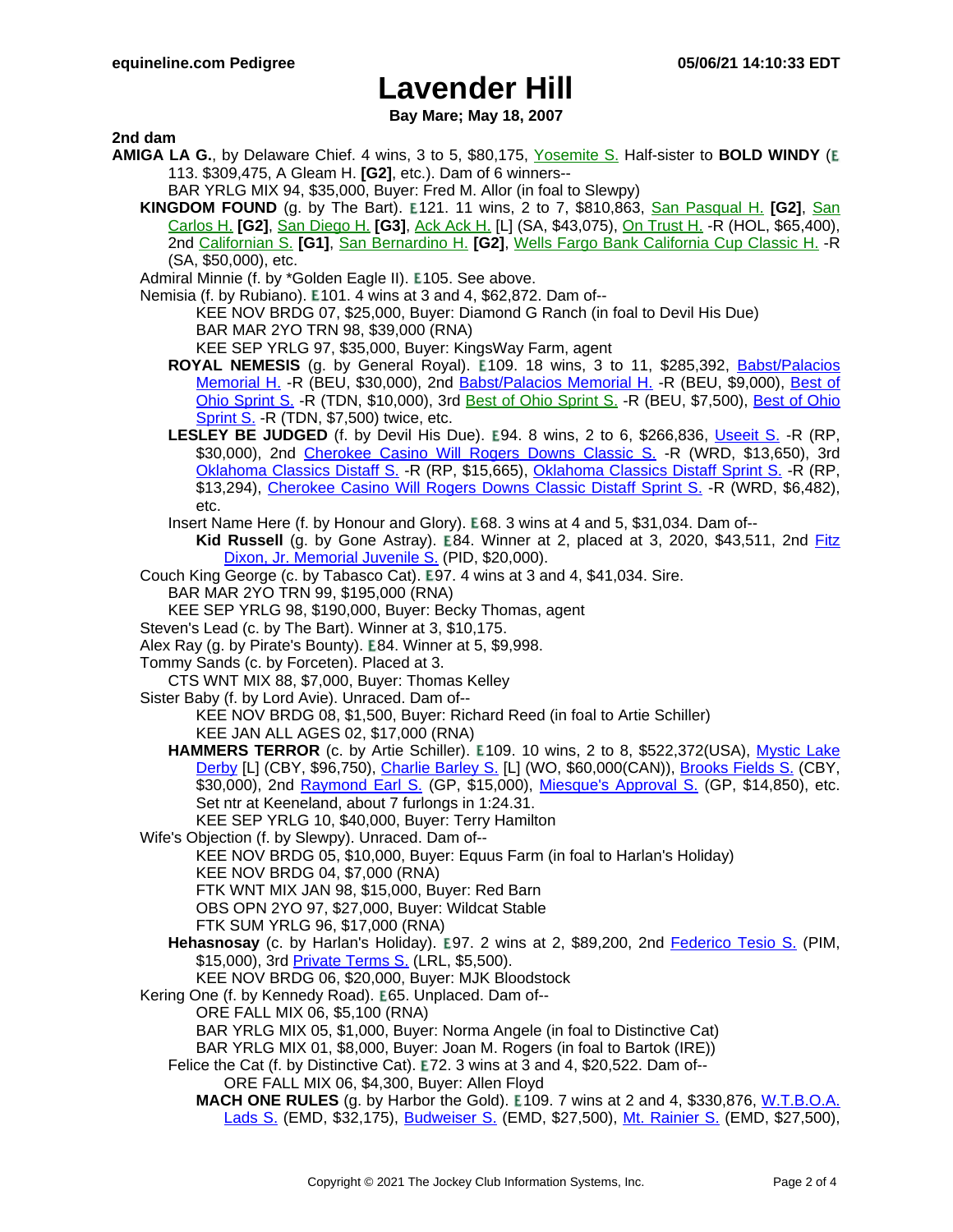**Bay Mare; May 18, 2007**

[Captain](https://www.equineline.com/dotVideoChart.cfm?track=EMD&country=USA&race_date=2015-09-13&raceid=mp4:2015/1308/201509132014EMD8_1308.f4v&refno=9513027®istry=T&race_name=Captain+Condo+S.&race_number=8&day_evening=D&product_reference_number=40PA) Condo S. -R (EMD, \$25,000), [Muckleshoot](https://www.equineline.com/dotVideoChart.cfm?track=EMD&country=USA&race_date=2017-08-27&raceid=mp4:2017/1308/201708272115EMD9_1308.mp4&refno=9513027®istry=T&race_name=Muckleshoot+Tribal+Classic+S.&race_number=9&day_evening=D&product_reference_number=40PA) Tribal Classic S. -R (EMD, \$27,025), etc.

WAS YRLG AND MIXED 14, \$40,000, Buyer: REV Racing

Harbors Rule (g. by Harbor the Gold). E83. Winner at 3, 2020, \$29,250, 2nd W.T.[B.O.A.](https://www.equineline.com/dotVideoChart.cfm?track=EMD&country=USA&race_date=2019-08-18&raceid=mp4:2019/1308/201908182020EMD8_1308.mp4&refno=10279365®istry=T&race_name=W.T.B.O.A.+Lads+S.&race_number=8&day_evening=D&product_reference_number=40PA) [Lads](https://www.equineline.com/dotVideoChart.cfm?track=EMD&country=USA&race_date=2019-08-18&raceid=mp4:2019/1308/201908182020EMD8_1308.mp4&refno=10279365®istry=T&race_name=W.T.B.O.A.+Lads+S.&race_number=8&day_evening=D&product_reference_number=40PA) S. (EMD, \$8,100).

WAS YRLG AND MIXED 18, \$17,000, Buyer: Will Brewer

### **3rd dam**

- WINDY P. J., by Nevada P. J. 5 wins, 2 to 4, \$12,074. Half-sister to **Speedy Talker** (\$44,557, 2nd Tardado H.). Dam of 5 winners--
	- **BOLD WINDY** (f. by Bold Tropic (SAF)). **E113. 7** wins, 3 to 5, \$309,475, A G[leam](https://www.equineline.com/dotVideoChart.cfm?track=HOL&country=USA&race_date=1993-05-08&refno=1215606®istry=T&race_name=A+Gleam+H.&race_number=8&day_evening=D&product_reference_number=40PA) H. **[G2]**, Santa [Lucia](https://www.equineline.com/dotVideoChart.cfm?track=SA+&country=USA&race_date=1994-03-26&refno=1215606®istry=T&race_name=Santa+Lucia+H.&race_number=8&day_evening=D&product_reference_number=40PA) H. -R (SA, \$49,950), [Shywing](https://www.equineline.com/dotVideoChart.cfm?track=SA+&country=USA&race_date=1993-03-21&refno=1215606®istry=T&race_name=Shywing+H.&race_number=5&day_evening=D&product_reference_number=40PA) H. -R (SA, \$28,725), 2nd [Milady](https://www.equineline.com/dotVideoChart.cfm?track=HOL&country=USA&race_date=1993-06-12&refno=1215606®istry=T&race_name=Milady+H.&race_number=8&day_evening=D&product_reference_number=40PA) H. **[G1]**, Irish O' [Brien](https://www.equineline.com/dotVideoChart.cfm?track=SA+&country=USA&race_date=1993-02-15&refno=1215606®istry=T&race_name=Irish+O) H. [L] (SA, \$11,000). Dam of--
		- KEE NOV BRDG 02, \$40,000, Buyer: Creston Farms (in foal to Quiet American)
		- KEE NOV BRDG 99, \$160,000, Buyer: Domino Stud (in foal to Belong to Me)

BES YRLG HRA 90, \$3,500 (RNA)

Strong Widow (f. by Seeking the Gold). Winner at 3 in JPN, \$86,803 (USA). Dam of--

FTF FEB SEL 2YO TRN 00, \$360,000, Buyer: Kazuko Yoshida

KEE SEP YRLG 99, \$185,000 (RNA)

- KEE JUL YRLG 99, \$235,000 (RNA)
- =Ginza Floral (JPN) (f. by Symboli Kris S). 3 wins at 2 and 3 in JPN, \$139,046 (USA). Dam of--

JRHA WEAN SALE 05, \$240,678, Buyer: Hirofumi Arima

**=KAFUJI PRINCE (JPN)** (c. by =Heart's Cry (JPN)). 5 wins at 3 and 6 in JPN, \$1,414,063 (USA), [Sapporo](https://www.equineline.com/dotVideoChart.cfm?track=SAP&country=JPN&race_date=2019-08-03&refno=9725602®istry=T&race_name=Sapporo+Nikkei+Open&race_number=11&day_evening=D&product_reference_number=40PA) Nikkei Open [L], 2nd Hanshin [Daishoten](https://www.equineline.com/dotVideoChart.cfm?track=HSN&country=JPN&race_date=2019-03-17&refno=9725602®istry=T&race_name=Hanshin+Daishoten&race_number=11&day_evening=D&product_reference_number=40PA) **[G2]**, 3rd [Niigata](https://www.equineline.com/dotVideoChart.cfm?track=NII&country=JPN&race_date=2017-09-03&refno=9725602®istry=T&race_name=Niigata+Kinen&race_number=11&day_evening=D&product_reference_number=40PA) Kinen **[G3]**, [Diamond](https://www.equineline.com/dotVideoChart.cfm?track=TOK&country=JPN&race_date=2017-02-18&refno=9725602®istry=T&race_name=Diamond+S.&race_number=11&day_evening=D&product_reference_number=40PA) S. **[G3]**.

JRHA WEAN YRLG 14, \$671,160, Buyer: Mamoru Kato

**=Taisei Lavish (JPN)** (c. by =Company (JPN)). 5 wins at 2 and 8, 2020 in JPN, \$379,751 (USA), 3rd Zen Nippon Nisai [Yushun](https://www.equineline.com/dotVideoChart.cfm?track=KAW&country=JPN&race_date=2014-12-17&refno=9353261®istry=T&race_name=Zen+Nippon+Nisai+Yushun&race_number=11&day_evening=D&product_reference_number=40PA) [LR].

JRHA WEAN YRLG 12, \$288,710, Buyer: Seihou Tanaka

**AMIGA LA G.** (f. by Delaware Chief). Black type winner, see above.

Prince Bruce (c. by \*Golden Eagle II). E85. 5 wins, 4 to 7, \$11,620.

Princess Genevieve (f. by Tell). Winner at 4, \$5,427. Producer.

BAR YRLG MIX 97, \$1,100, Buyer: Nick Corini (in foal to Seattle Bound)

Tell Mundo (c. by Tell). Winner at 4.

Miss Super Bowl (f. by The Bart). Placed at 3.

Vanity Prince (c. by Delaware Chief). Placed at 4.

#### **4th dam**

WINDY SPEED, by Windy Sea. Placed in 1 start at 3. Dam of 8 winners, including--

CTB FALL MIX 84, \$1,000, Buyer: Richard Anderson

**Speedy Talker** (c. by Yack Yack). 8 wins, 2 to 7, \$44,557, 2nd [Tardado](https://www.equineline.com/dotVideoChart.cfm?track=AC+&country=USA&race_date=1984-02-18&refno=854962®istry=T&race_name=Tardado+H.&race_number=9&day_evening=D&product_reference_number=40PA) H. Etr at Wyoming Downs, 5 1/2 furlongs in 1:03.20.

CTB WNT MIX 85, \$11,500, Buyer: Fred and Hilda Lueck

CTB MAR 2YO TRN 83, \$10,000, Buyer: LINEBERRY, E. C.

Fanciness (f. by Right Honorable). 6 wins, 3 to 5, \$25,782.

CNB MIX 93, \$1,200, Buyer: Larry Deacon (in foal to Wander Kind)

CTB MAR 2YO TRN 80, \$5,000, Buyer: Julio Canani

**WILD FANCY** (f. by Wander Kind). 8 wins, 2 to 4, \$104,666, [Fantasy](https://www.equineline.com/dotVideoChart.cfm?track=EP+&country=CAN&race_date=1987-09-06&refno=1047186®istry=T&race_name=Fantasy+S.&race_number=8&day_evening=D&product_reference_number=40PA) S. -R (EP, \$24,500(CAN)), 2nd Jack [Diamond](https://www.equineline.com/dotVideoChart.cfm?track=EP+&country=CAN&race_date=1987-09-13&refno=1047186®istry=T&race_name=Jack+Diamond+Futurity+S.&race_number=8&day_evening=D&product_reference_number=40PA) Futurity S. [LR] (EP, \$24,544(CAN)).

Windy P. J. (f. by Nevada P. J.). See above.

Shady Kate (f. by Triple Axe). 11 wins, 2 to 5, \$72,445.

RACE RECORD for Lavender Hill: At 2, unraced; at 3, unraced; at 4, E76, one win. Earned \$9,595.

PRODUCE RECORD for Lavender Hill:

- 2012 Hobnob Hill, f. by Montbrook. E89. 10 wins, 2 to 5, \$98,729. OBS YRLG 2013, \$14,000, Buyer: Clyde Rice
- 2013 Bladesmith, g. by Mach Ride. E52. Unplaced.